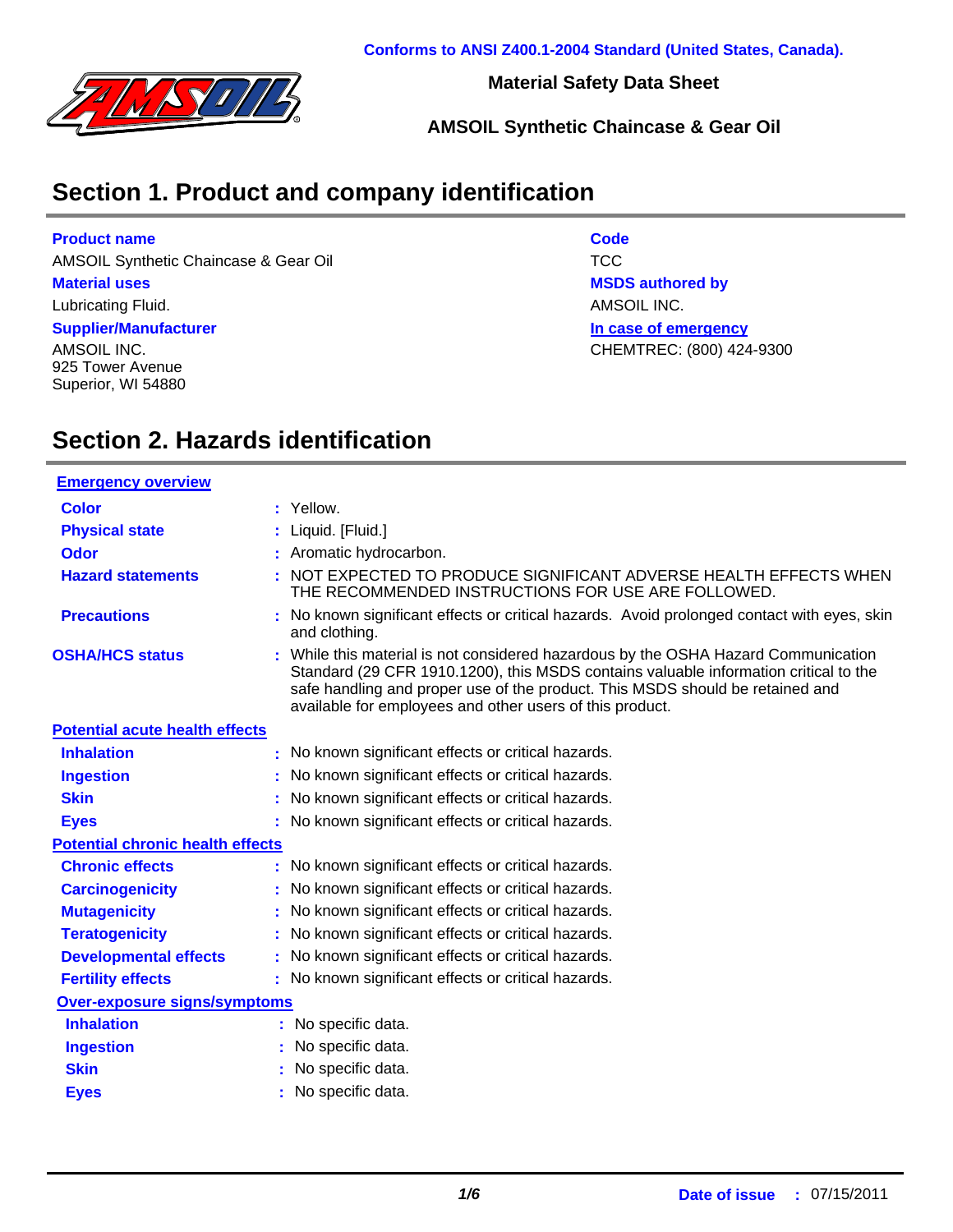```
See toxicological information (Section 11)
Medical conditions
aggravated by over-
exposure
                               : None known.
```
## **Section 3. Composition/information on ingredients**

**There are no ingredients present which, within the current knowledge of the supplier and in the concentrations applicable, are classified as hazardous to health or the environment and hence require reporting in this section.**

**Section 4. First aid measures**

| <b>Eye contact</b>        | : Immediately flush eyes with plenty of water for at least 20 minutes, occasionally lifting<br>the upper and lower eyelids. Get medical attention if symptoms occur.                                     |
|---------------------------|----------------------------------------------------------------------------------------------------------------------------------------------------------------------------------------------------------|
| <b>Skin contact</b>       | : After contact with skin, wash immediately with plenty of soap and water. Get medical<br>attention if symptoms occur.                                                                                   |
| <b>Inhalation</b>         | : Move exposed person to fresh air. Get medical attention if symptoms occur.                                                                                                                             |
| <b>Ingestion</b>          | : Wash out mouth with water. Do not induce vomiting unless directed to do so by medical<br>personnel. Never give anything by mouth to an unconscious person. Get medical<br>attention if symptoms occur. |
| <b>Notes to physician</b> | : No specific treatment. Treat symptomatically. Contact poison treatment specialist<br>immediately if large quantities have been ingested or inhaled.                                                    |

### **Section 5. Fire-fighting measures**

| <b>Flammability of the product</b><br><b>Extinguishing media</b> | : No specific fire or explosion hazard.                                                            |
|------------------------------------------------------------------|----------------------------------------------------------------------------------------------------|
| <b>Suitable</b>                                                  | : Use an extinguishing agent suitable for the surrounding fire.                                    |
| <b>Not suitable</b>                                              | : None known.                                                                                      |
| <b>Hazardous decomposition</b><br>products                       | : Decomposition products may include the following materials:<br>carbon dioxide<br>carbon monoxide |
| <b>Special protective</b><br>equipment for fire-fighters         | : No special protection is required.                                                               |

## **Section 6. Accidental release measures**

| <b>Personal precautions</b>      | : Put on appropriate personal protective equipment (see Section 8).                                                                                                                                                           |
|----------------------------------|-------------------------------------------------------------------------------------------------------------------------------------------------------------------------------------------------------------------------------|
| <b>Environmental precautions</b> | Avoid dispersal of spilled material and runoff and contact with soil, waterways, drains<br>and sewers. Inform the relevant authorities if the product has caused environmental<br>pollution (sewers, waterways, soil or air). |
| <b>Methods for cleaning up</b>   |                                                                                                                                                                                                                               |
| <b>Small spill</b>               | : Absorb with an inert dry material and place in an appropriate waste disposal container.<br>Dispose of via a licensed waste disposal contractor.                                                                             |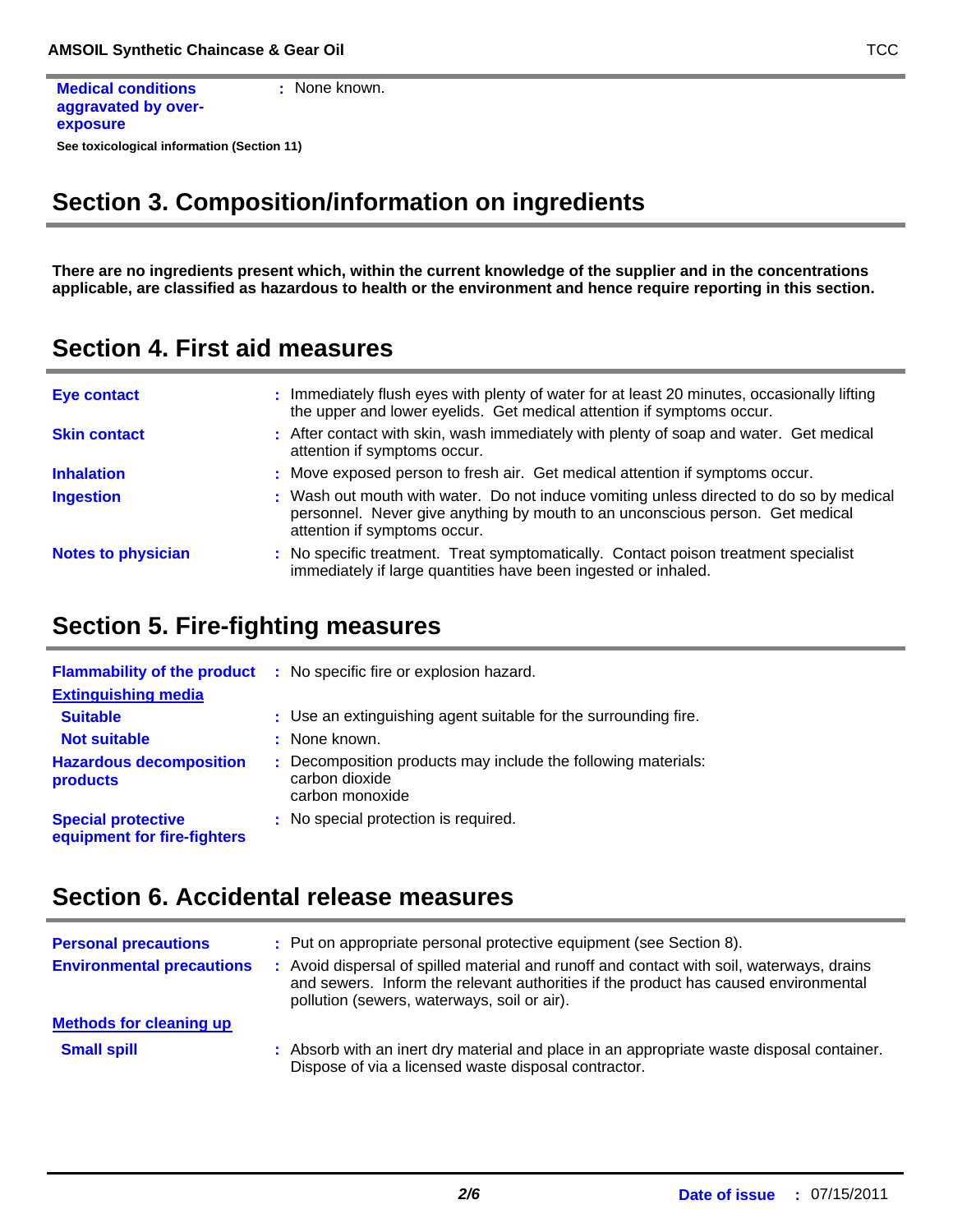### **Large spill :**

: Prevent entry into sewers, water courses, basements or confined areas. Wash spillages into an effluent treatment plant or proceed as follows. Contain and collect spillage with non-combustible, absorbent material e.g. sand, earth, vermiculite or diatomaceous earth and place in container for disposal according to local regulations (see section 13). Dispose of via a licensed waste disposal contractor. Note: see section 1 for emergency contact information and section 13 for waste disposal.

## **Section 7. Handling and storage**

| <b>Handling</b> | : Put on appropriate personal protective equipment. Avoid contact with used product.<br>Eating, drinking and smoking should be prohibited in areas where this material is<br>handled, stored and processed. Workers should wash hands and face before eating,<br>drinking and smoking. Do not reuse container.                                                                                                                                         |
|-----------------|--------------------------------------------------------------------------------------------------------------------------------------------------------------------------------------------------------------------------------------------------------------------------------------------------------------------------------------------------------------------------------------------------------------------------------------------------------|
| <b>Storage</b>  | : Store in accordance with local regulations. Store in original container protected from<br>direct sunlight in a dry, cool and well-ventilated area, away from incompatible materials<br>and food and drink. Keep container tightly closed and sealed until ready for use.<br>Containers that have been opened must be carefully resealed and kept upright to<br>prevent leakage. Do not store in unlabeled containers. Use appropriate containment to |

### **Section 8. Exposure controls/personal protection**

**Under conditions which may generate mists, the following exposure limits are recommended: ACGIH TLV TWA: 5 mg/m³ ; STEL: 10 mg/m³.**

avoid environmental contamination.

**Consult local authorities for acceptable exposure limits.**

| <b>Recommended monitoring</b><br>procedures      | : Personal, workplace atmosphere or biological monitoring may be required to determine<br>the effectiveness of the ventilation or other control measures and/or the necessity to use<br>respiratory protective equipment. |
|--------------------------------------------------|---------------------------------------------------------------------------------------------------------------------------------------------------------------------------------------------------------------------------|
| <b>Engineering measures</b>                      | : No special ventilation requirements. Good general ventilation should be sufficient to<br>control worker exposure to airborne contaminants.                                                                              |
| <b>Hygiene measures</b>                          | : Wash hands, forearms and face thoroughly after handling chemical products, before<br>eating, smoking and using the lavatory and at the end of the working period.                                                       |
| <b>Respiratory</b>                               | : Respirator selection must be based on known or anticipated exposure levels, the<br>hazards of the product and the safe working limits of the selected respirator. Not<br>required under normal conditions of use.       |
| <b>Hands</b>                                     | : Not required under normal conditions of use. Use gloves appropriate for work or task<br>being performed.                                                                                                                |
| <b>Eyes</b>                                      | : Not required under normal conditions of use. Safety eyewear should be used when<br>there is a likelihood of exposure. Recommended: Safety glasses with side shields.                                                    |
| <b>Skin</b>                                      | : No special protective clothing is required.                                                                                                                                                                             |
| <b>Environmental exposure</b><br><b>controls</b> | : Emissions from ventilation or work process equipment should be checked to ensure they<br>comply with the requirements of environmental protection legislation.                                                          |

### **Section 9. Physical and chemical properties**

| <b>Physical state</b> | Liquid. [Fluid.]                                   | Odor                                | : Aromatic hydrocarbon. |
|-----------------------|----------------------------------------------------|-------------------------------------|-------------------------|
| <b>Color</b>          | Yellow.                                            | рH                                  | : Not available.        |
| <b>Flash point</b>    | : Open cup: $244^{\circ}$ C (471.2°F) [Cleveland.] | <b>Auto-ignition</b><br>temperature | : Not available.        |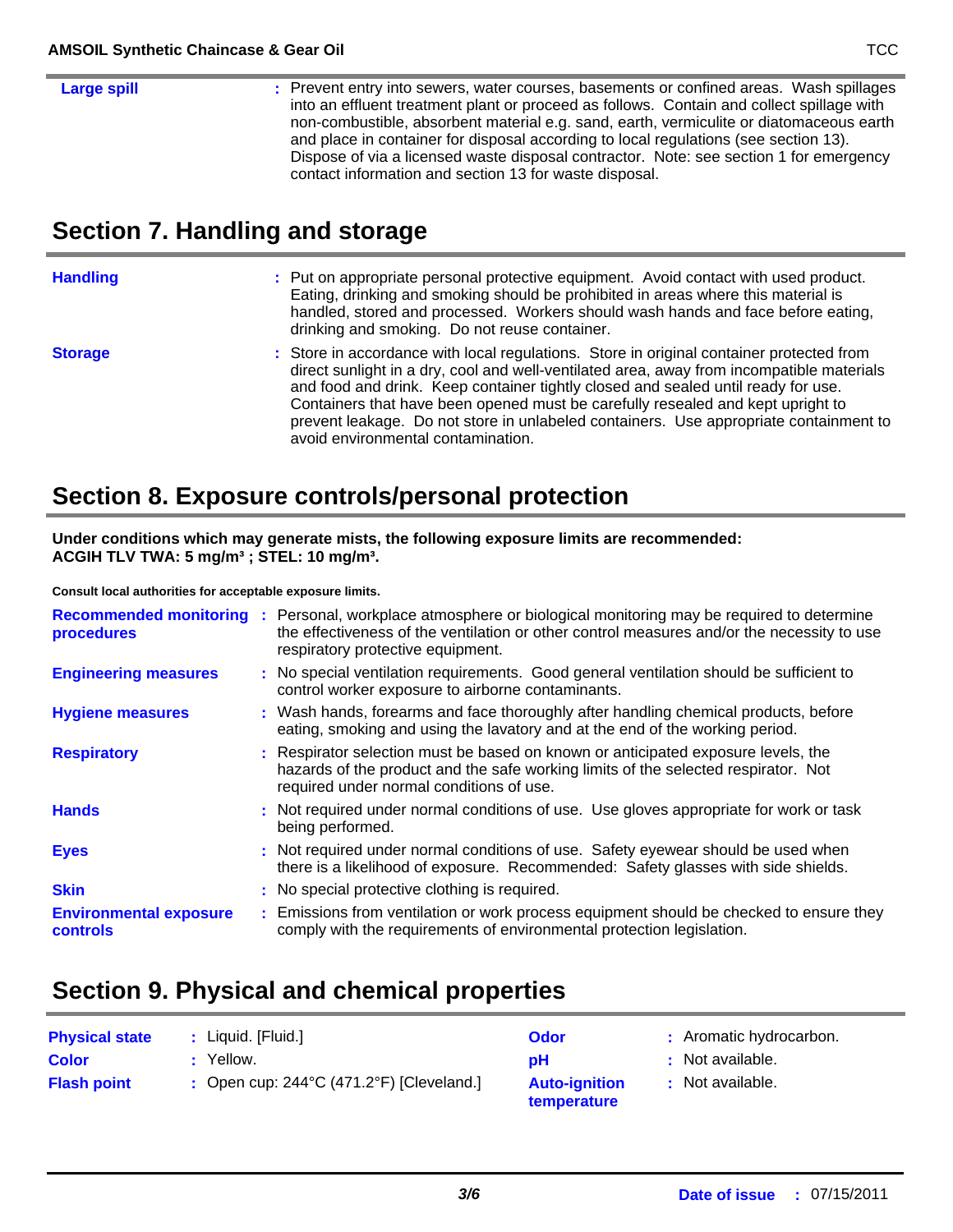| <b>Flammable limits : Not available.</b> |                                                                                                                                   | <b>Melting point/</b>                    | $: 46^{\circ}$ C (-50.8 $^{\circ}$ F) |
|------------------------------------------|-----------------------------------------------------------------------------------------------------------------------------------|------------------------------------------|---------------------------------------|
|                                          |                                                                                                                                   | <b>Pour point</b>                        |                                       |
| <b>Boiling point</b>                     | : Not available.                                                                                                                  | <b>Vapor pressure</b>                    | : Not available.                      |
| <b>Relative density</b>                  | : 0.8504                                                                                                                          | <b>Vapor density</b>                     | : Not available.                      |
| <b>Volatility</b>                        | : Not available.                                                                                                                  | <b>Evaporation rate : Not available.</b> |                                       |
| <b>Viscosity</b>                         | : Kinematic: $0.105 \text{ cm}^2/\text{s}$ (10.5 cSt) (100 $^{\circ}$ C)<br>Kinematic: 0.692 cm <sup>2</sup> /s (69.2 cSt) (40°C) | <b>Solubility</b>                        | : Not available.                      |

## **Section 10. Stability and reactivity**

| <b>Chemical stability</b>                    | : The product is stable.                                                               |
|----------------------------------------------|----------------------------------------------------------------------------------------|
| <b>Conditions to avoid</b>                   | : No specific data.                                                                    |
| <b>Materials to avoid</b>                    | : Reactive or incompatible with the following materials: oxidizing materials.          |
| <b>Hazardous decomposition</b>               | : Under normal conditions of storage and use, hazardous decomposition products should  |
| products                                     | not be produced.                                                                       |
| <b>Possibility of hazardous</b><br>reactions | : Under normal conditions of storage and use, hazardous reactions will not occur.      |
| <b>Hazardous polymerization</b>              | : Under normal conditions of storage and use, hazardous polymerization will not occur. |

## **Section 11. Toxicological information**

**Acute toxicity Chronic toxicity :** No specific data. **:** No specific data.

## **Section 12. Ecological information**

**Environmental effects : Not established** 

## **Section 13. Disposal considerations**

#### **Waste disposal**

The generation of waste should be avoided or minimized wherever possible. Avoid **:** dispersal of spilled material and runoff and contact with soil, waterways, drains and sewers. Empty containers or liners may retain some product residues. Dispose of surplus and non-recyclable products via a licensed waste disposal contractor.

**Disposal should be in accordance with applicable regional, national and local laws and regulations.**

**Refer to Section 7: HANDLING AND STORAGE and Section 8: EXPOSURE CONTROLS/PERSONAL PROTECTION for additional handling information and protection of employees.**

# **Section 14. Transport information**

**DOT/TDG/IMDG/IATA :** Not regulated.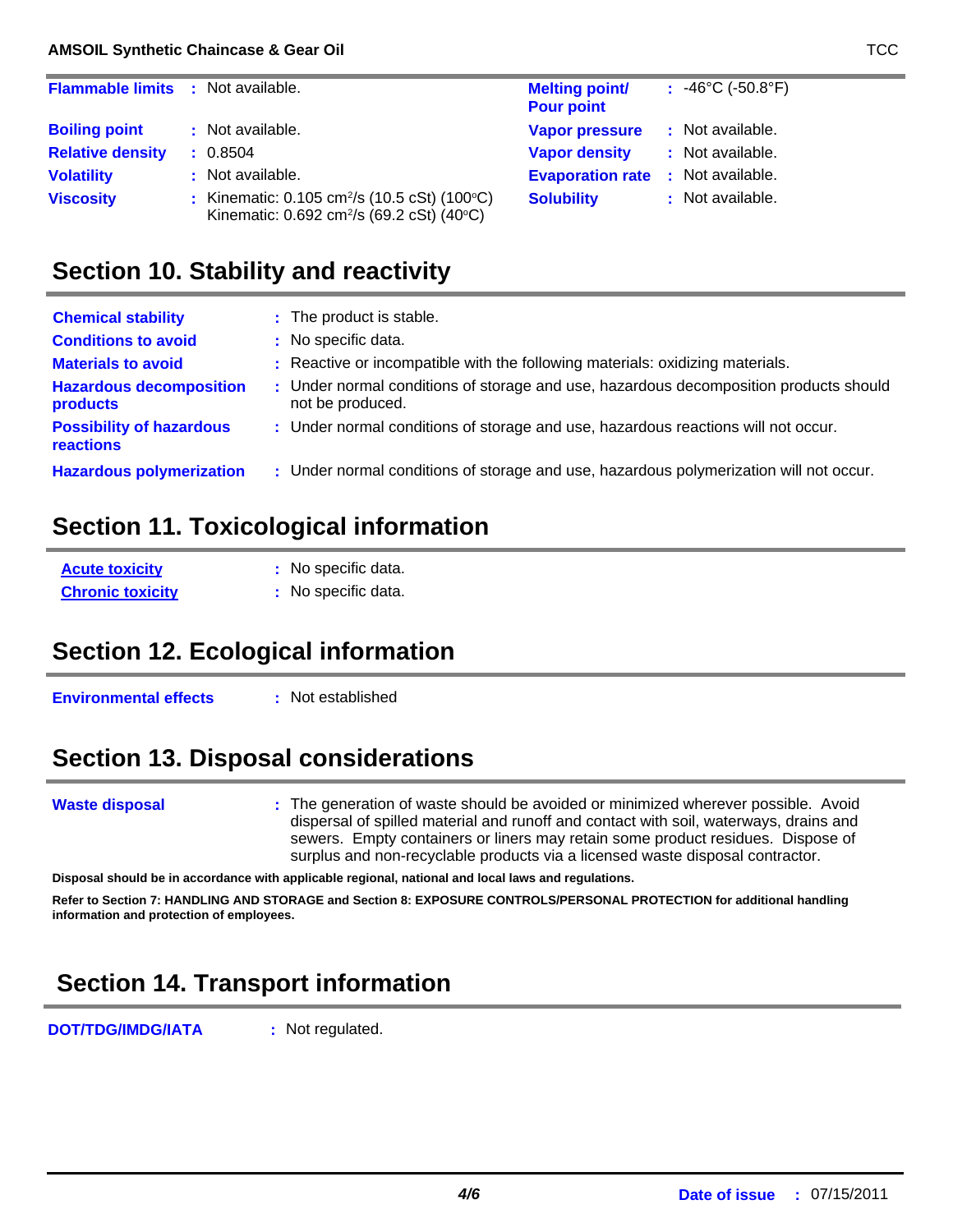## **Section 15. Regulatory information**

| <b>United States</b>             |                                                                                                                                                                                                                                                                                                                                                                                     |
|----------------------------------|-------------------------------------------------------------------------------------------------------------------------------------------------------------------------------------------------------------------------------------------------------------------------------------------------------------------------------------------------------------------------------------|
| <b>HCS Classification</b>        | : Not regulated.                                                                                                                                                                                                                                                                                                                                                                    |
| <b>U.S. Federal regulations</b>  | : United States inventory (TSCA 8b): Not determined.                                                                                                                                                                                                                                                                                                                                |
|                                  | SARA 302/304/311/312 extremely hazardous substances: No products were found.<br>SARA 302/304 emergency planning and notification: No products were found.<br>SARA 302/304/311/312 hazardous chemicals: No products were found.<br>SARA 311/312 MSDS distribution - chemical inventory - hazard identification: No<br>products were found.                                           |
|                                  | Clean Air Act (CAA) 112 accidental release prevention: No products were found.                                                                                                                                                                                                                                                                                                      |
| <b>State regulations</b>         |                                                                                                                                                                                                                                                                                                                                                                                     |
| <b>Massachusetts</b>             | : None of the components are listed.                                                                                                                                                                                                                                                                                                                                                |
| <b>New York</b>                  | : None of the components are listed.                                                                                                                                                                                                                                                                                                                                                |
| <b>New Jersey</b>                | : None of the components are listed.                                                                                                                                                                                                                                                                                                                                                |
| <b>Pennsylvania</b>              | : None of the components are listed.                                                                                                                                                                                                                                                                                                                                                |
| <b>California Prop. 65</b>       |                                                                                                                                                                                                                                                                                                                                                                                     |
| No products were found.          |                                                                                                                                                                                                                                                                                                                                                                                     |
| <b>Canada</b>                    |                                                                                                                                                                                                                                                                                                                                                                                     |
| <b>WHMIS (Canada)</b>            | : Not controlled under WHMIS (Canada).                                                                                                                                                                                                                                                                                                                                              |
| <b>Canadian lists</b>            | : CEPA Toxic substances: None of the components are listed.<br>Canadian ARET: None of the components are listed.<br>Canadian NPRI: None of the components are listed.<br>Alberta Designated Substances: None of the components are listed.<br>Ontario Designated Substances: None of the components are listed.<br>Quebec Designated Substances: None of the components are listed. |
| <b>Canada inventory</b>          | : Not determined.                                                                                                                                                                                                                                                                                                                                                                   |
|                                  | This product has been classified in accordance with the hazard criteria of the Controlled Products Regulations<br>and the MSDS contains all the information required by the Controlled Products Regulations.                                                                                                                                                                        |
| <b>International regulations</b> |                                                                                                                                                                                                                                                                                                                                                                                     |
| <b>International lists</b>       | : Australia inventory (AICS): Not determined.                                                                                                                                                                                                                                                                                                                                       |

| : Australia inventory (AICS): Not determined.                                                                 |
|---------------------------------------------------------------------------------------------------------------|
| China inventory (IECSC): Not determined.                                                                      |
| Japan inventory: Not determined.                                                                              |
| Korea inventory: Not determined.                                                                              |
| New Zealand Inventory of Chemicals (NZIoC): Not determined.<br>Philippines inventory (PICCS): Not determined. |
|                                                                                                               |

### **Section 16. Other information**

**United States**

Label requirements : NOT EXPECTED TO PRODUCE SIGNIFICANT ADVERSE HEALTH EFFECTS WHEN THE RECOMMENDED INSTRUCTIONS FOR USE ARE FOLLOWED.